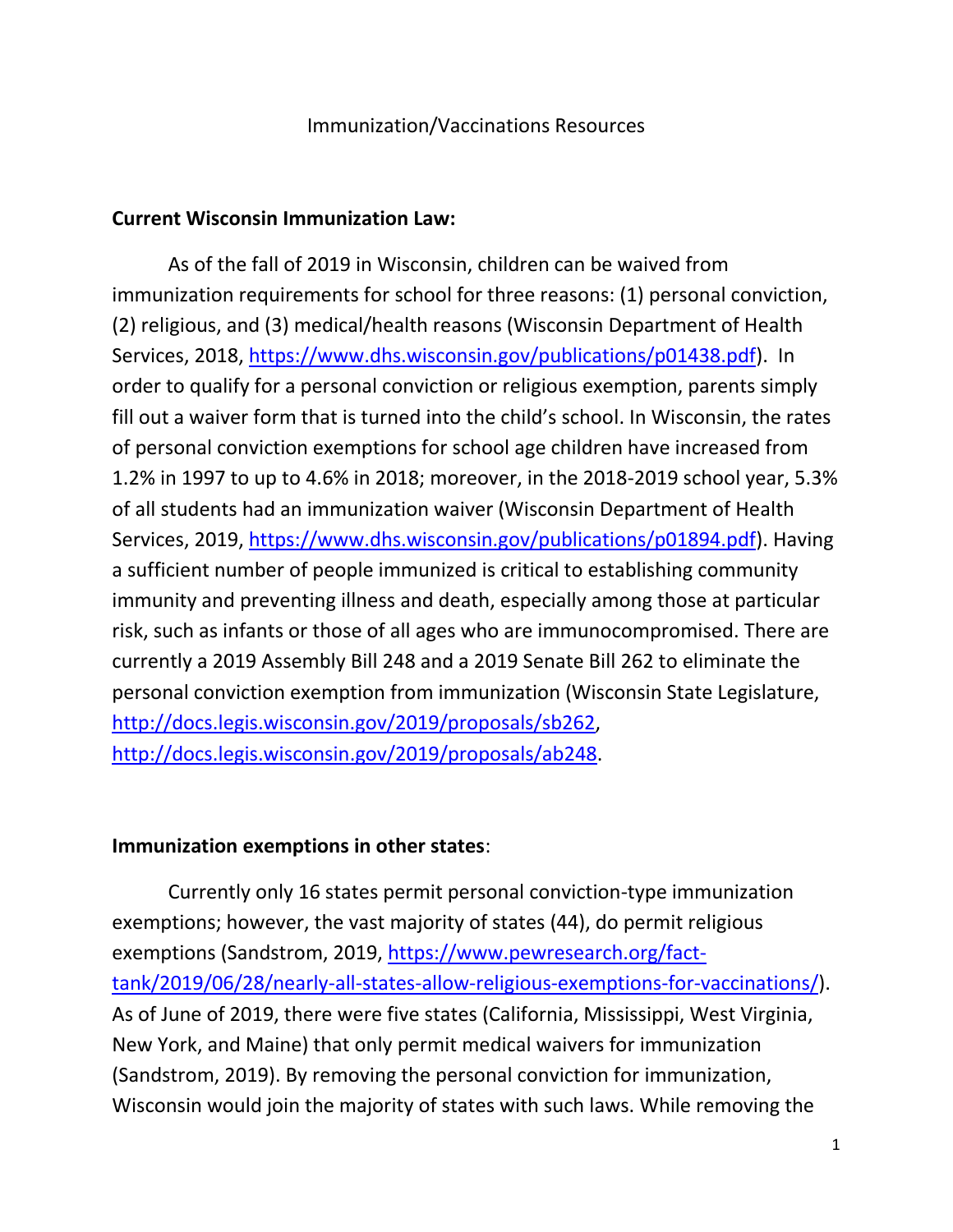religious waiver may be more controversial, it is a position the WNA can promote to improve health over time. By removing both the personal conviction and religious exemptions, Wisconsin could increase immunization rates and improve the chances of achieving community immunity.

### **ANA position on Immunization Exemptions:**

In June of 2019, the American Nurses Association updated their immunization policy statement to exclude religious exemptions for immunization; currently the ANA only supports medical exemptions for immunization [\(https://www.nursingworld.org/news/news-releases/2019-news](https://www.nursingworld.org/news/news-releases/2019-news-releases/american-nurses-association-takes-action-on-critical-public-health-issues/)[releases/american-nurses-association-takes-action-on-critical-public-health](https://www.nursingworld.org/news/news-releases/2019-news-releases/american-nurses-association-takes-action-on-critical-public-health-issues/)[issues/\)](https://www.nursingworld.org/news/news-releases/2019-news-releases/american-nurses-association-takes-action-on-critical-public-health-issues/).

## **Rates of Immunization in Wisconsin:**

While Wisconsin has not had an outbreak of measles, Wisconsin children are very much at risk. The 2018 data show that for 5 and 6 year olds, only 5 out of 72 counties in Wisconsin had MMR (Measles, Mumps, and Rubella) immunization rates of over 85%, with more than half the counties with immunization rates at less than 80% (Wisconsin Department of Health Services, April 2019, [https://www.dhs.wisconsin.gov/publications/p02420a.pdf;](https://www.dhs.wisconsin.gov/publications/p02420a.pdf) Johnson, September 2019, in Milwaukee Journal Sentinel, [https://www.jsonline.com/story/news/local/wisconsin/2019/09/03/measles](https://www.jsonline.com/story/news/local/wisconsin/2019/09/03/measles-wisconsin-nears-50-000-unvaccinated-children-u-s-copes-outbreak/2152352001/)[wisconsin-nears-50-000-unvaccinated-children-u-s-copes](https://www.jsonline.com/story/news/local/wisconsin/2019/09/03/measles-wisconsin-nears-50-000-unvaccinated-children-u-s-copes-outbreak/2152352001/)[outbreak/2152352001/\)](https://www.jsonline.com/story/news/local/wisconsin/2019/09/03/measles-wisconsin-nears-50-000-unvaccinated-children-u-s-copes-outbreak/2152352001/).

### **Immunization throughout the lifespan:**

While adults are not covered under laws for immunization waivers (which only apply to school age children), having laws which support and promote immunizations for school age children could also positively influence immunization rates for people throughout the lifespan. Consider immunization against influenza as an example. The influenza vaccine is safe and has been proven to decrease: (1) rates of influenza, (2) the severity of the illness, (3) the number of hospitalizations, and (4) the number of deaths attributable to influenza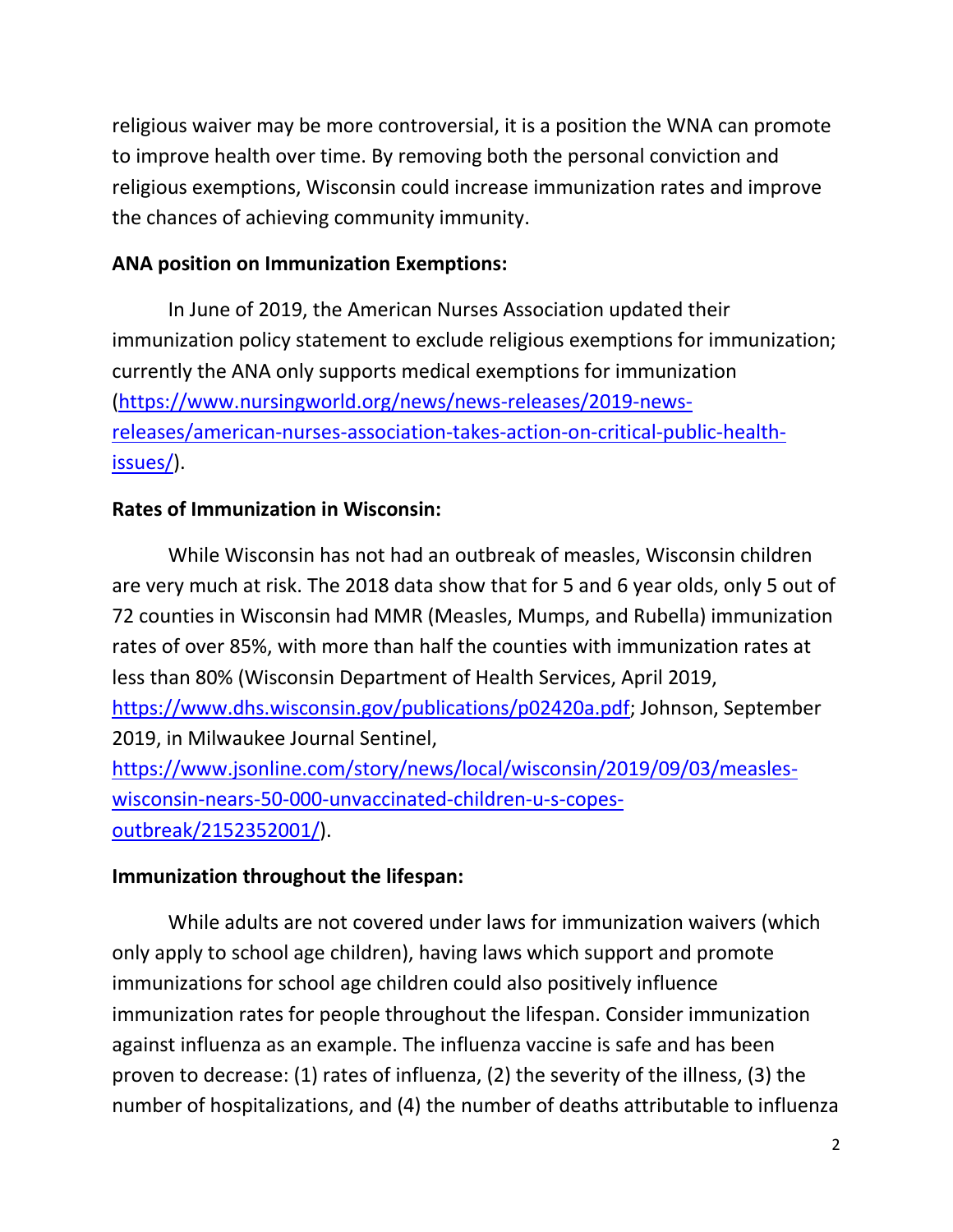( CDC, 2018, [https://www.cdc.gov/flu/vaccines-work/vaccineeffect.htm\)](https://www.cdc.gov/flu/vaccines-work/vaccineeffect.htm). For the 2017-2018 season, the CDC estimates that the influenza vaccine prevented "approximately 7 million flu illnesses, 109, 000 flu hospitalizations, and 8,000 flu deaths" (CDC, 2018, [https://www.cdc.gov/flu/vaccines-work/burden](https://www.cdc.gov/flu/vaccines-work/burden-averted.htm)[averted.htm\)](https://www.cdc.gov/flu/vaccines-work/burden-averted.htm). Immunizations are fairly inexpensive in comparison to the improvements in morbidity and mortality. In the Wisconsin 2018-2019 influenza season, only 40% of residents were immunized against influenza, and there were:

over 17,000 cases of influenza

over 3400 influenza-related hospitalizations

124 deaths (4 pediatric)

(Wisconsin Department of Health Services, October 2019, Respiratory Virus Surveillance Report [\(https://www.dhs.wisconsin.gov/publications/p02346.pdf\)](https://www.dhs.wisconsin.gov/publications/p02346.pdf). A percentage of these deaths and illness could have been prevented with higher immunization rates.

# **Role of Nursing in Immunization**:

Nurses are ideally situated to promote immunization; nurses are actively involved in developing immunization policy, planning immunization campaigns, providing immunization education, and directly immunizing individuals. Nurses are often the frontline health care provider asking patients about immunization status, offering immunization, and educating patients about the importance of immunization to protect themselves, their infants, their older family members, and their immunocompromised neighbors.

# **Supporting Material**

2019 Assembly Bill 248:<http://docs.legis.wisconsin.gov/2019/proposals/ab248> 2019 Senate Bill 262:<http://docs.legis.wisconsin.gov/2019/proposals/sb262>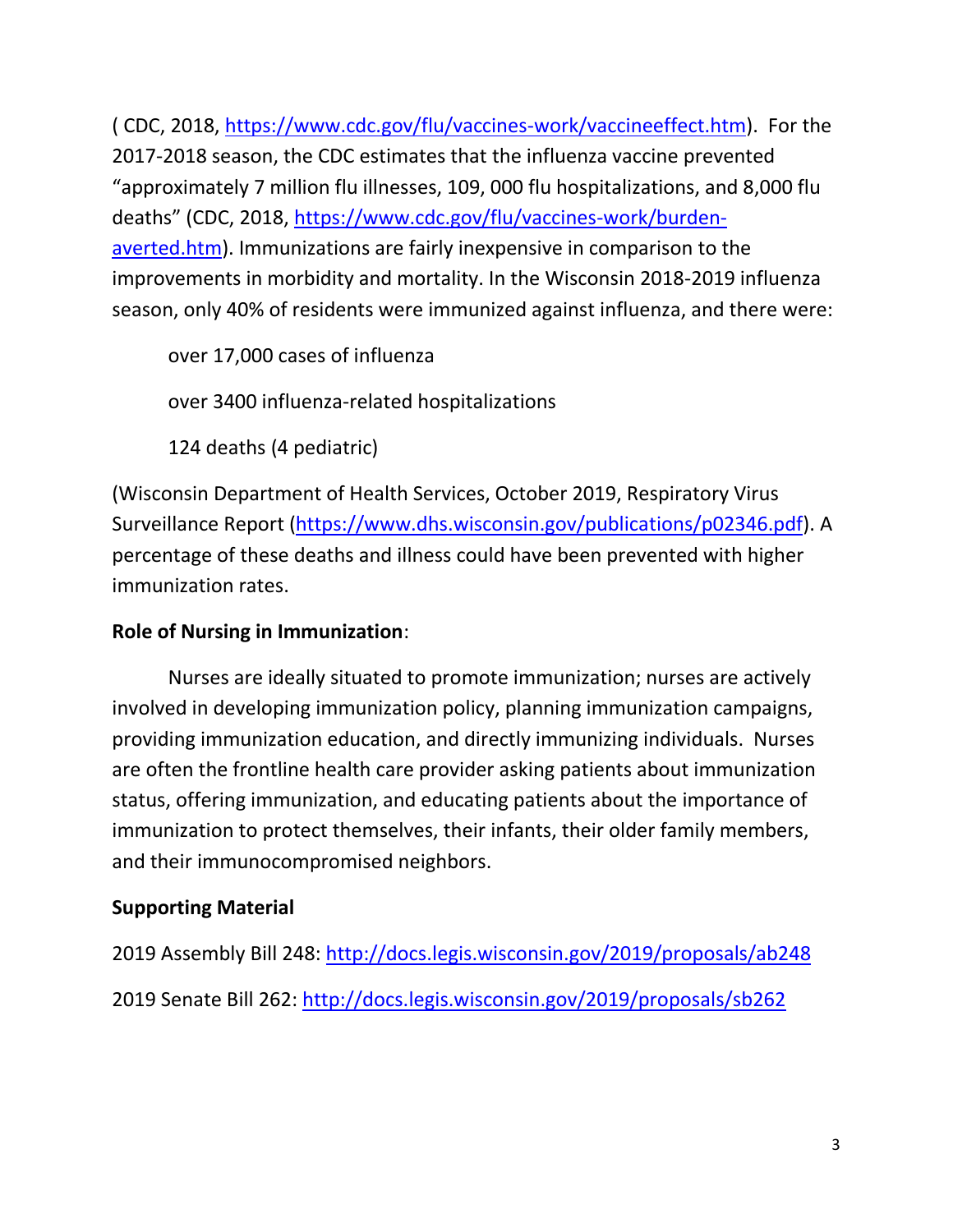American Nurses Association Position Statement on Immunization (July 21, 2015): [https://www.nursingworld.org/~49041c/globalassets/practiceandpolicy/nursing](https://www.nursingworld.org/~49041c/globalassets/practiceandpolicy/nursing-excellence/ana-position-statements/nursing-practice/immunizations.pdf)[excellence/ana-position-statements/nursing-practice/immunizations.pdf](https://www.nursingworld.org/~49041c/globalassets/practiceandpolicy/nursing-excellence/ana-position-statements/nursing-practice/immunizations.pdf)

American Nurses Association no longer support religious exemptions to vaccination: (June 22, 2019)[:https://www.nursingworld.org/news/news](https://www.nursingworld.org/news/news-releases/2019-news-releases/american-nurses-association-takes-action-on-critical-public-health-issues/)[releases/2019-news-releases/american-nurses-association-takes-action-on](https://www.nursingworld.org/news/news-releases/2019-news-releases/american-nurses-association-takes-action-on-critical-public-health-issues/)[critical-public-health-issues/](https://www.nursingworld.org/news/news-releases/2019-news-releases/american-nurses-association-takes-action-on-critical-public-health-issues/)

Wisconsin Immunization Exemptions: <https://www.dhs.wisconsin.gov/publications/p01438.pdf>

Wisconsin Immunization Rates 2018 to 2019: <https://www.dhs.wisconsin.gov/publications/p01894.pdf>

Wisconsin Influenza Immunization Data:

<https://www.dhs.wisconsin.gov/publications/p02346.pdf>

Wisconsin MMR Immunization Data for 5-6 year olds: <https://www.dhs.wisconsin.gov/publications/p02420a.pdf>

Wisconsin Immunization Rates: <https://www.dhs.wisconsin.gov/immunization/data.htm>

Article about religious, personal, and medical exemptions for all states: [https://www.pewresearch.org/fact-tank/2019/06/28/nearly-all-states-allow](https://www.pewresearch.org/fact-tank/2019/06/28/nearly-all-states-allow-religious-exemptions-for-vaccinations/)[religious-exemptions-for-vaccinations/](https://www.pewresearch.org/fact-tank/2019/06/28/nearly-all-states-allow-religious-exemptions-for-vaccinations/)

Article from the Milwaukee Journal Sentinel about MMR vaccination rates in Wisconsin:

[https://www.jsonline.com/story/news/local/wisconsin/2019/09/03/measles](https://www.jsonline.com/story/news/local/wisconsin/2019/09/03/measles-wisconsin-nears-50-000-unvaccinated-children-u-s-copes-outbreak/2152352001/)[wisconsin-nears-50-000-unvaccinated-children-u-s-copes-outbreak/2152352001/\)](https://www.jsonline.com/story/news/local/wisconsin/2019/09/03/measles-wisconsin-nears-50-000-unvaccinated-children-u-s-copes-outbreak/2152352001/)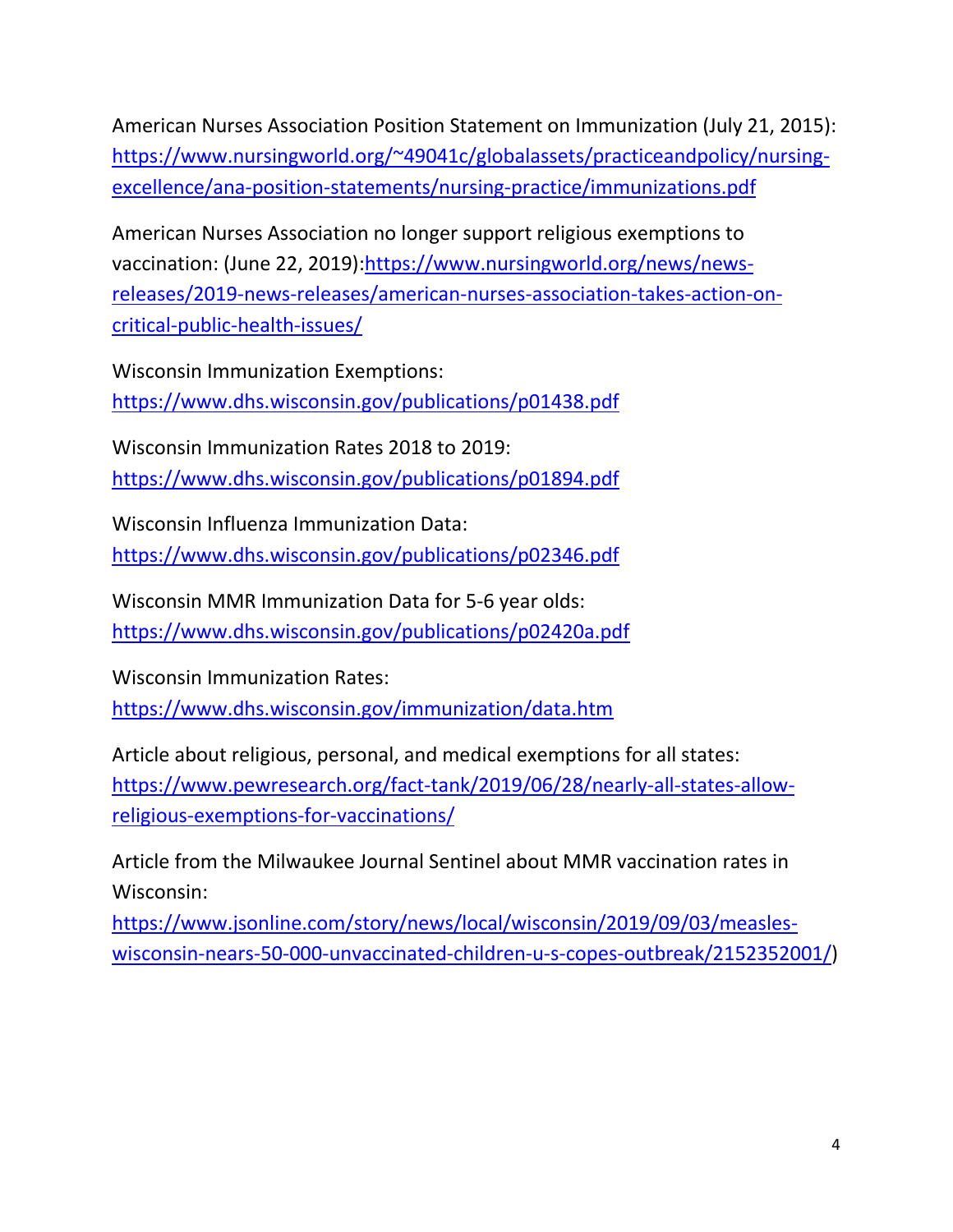## **References**

Sandstrom, Aleksandra (June 28, 2019). Amid Measles Outbreak, New York closes religious exemption for vaccinations-but most states retain it. Pew Research Center. Accessed October 28, 2019 at [https://www.pewresearch.org/fact](https://www.pewresearch.org/fact-tank/2019/06/28/nearly-all-states-allow-religious-exemptions-for-vaccinations/)[tank/2019/06/28/nearly-all-states-allow-religious-exemptions-for-vaccinations/](https://www.pewresearch.org/fact-tank/2019/06/28/nearly-all-states-allow-religious-exemptions-for-vaccinations/)

Wisconsin Department of Health Services. (June 2018). Immunization Law Clarification. Accessed September 1, 2019 at <https://www.dhs.wisconsin.gov/publications/p01438.pdf>

American Nurses Association. (July 21, 2015). American Nurses Association Position Statement on Immunizations. Accessed September 1, 2019 at [https://www.nursingworld.org/~49041c/globalassets/practiceandpolicy/nursing](https://www.nursingworld.org/~49041c/globalassets/practiceandpolicy/nursing-excellence/ana-position-statements/nursing-practice/immunizations.pdf)[excellence/ana-position-statements/nursing-practice/immunizations.pdf](https://www.nursingworld.org/~49041c/globalassets/practiceandpolicy/nursing-excellence/ana-position-statements/nursing-practice/immunizations.pdf)

American Nurses Association. (June 22, 2019). American Nurses Association Takes Action on Critical Public Health Issues. Accessed September 1, 2019 at [https://www.nursingworld.org/news/news-releases/2019-news](https://www.nursingworld.org/news/news-releases/2019-news-releases/american-nurses-association-takes-action-on-critical-public-health-issues/)[releases/american-nurses-association-takes-action-on-critical-public-health](https://www.nursingworld.org/news/news-releases/2019-news-releases/american-nurses-association-takes-action-on-critical-public-health-issues/)[issues/](https://www.nursingworld.org/news/news-releases/2019-news-releases/american-nurses-association-takes-action-on-critical-public-health-issues/)

Centers for Disease Control and Prevention. Vaccine Effectiveness: How Well Do the Flu Vaccines Work? Accessed September 1, 2019 at <https://www.cdc.gov/flu/vaccines-work/vaccineeffect.htm>

Centers for Disease Control and Prevention. Estimated Influenza Illnesses, Medical Visits, and Hospitalizations Averted by Vaccination. Accessed September 1, 2019 at<https://www.cdc.gov/flu/vaccines-work/burden-averted.htm>

Wisconsin Department of Health Services, Division of Public Health Bureau of Communicable Diseases, Communicable Diseases Epidemiology Section. Respiratory Virus Surveillance Report Week 20: Ending May 18, 2019. Accessed September 1, 2019 at<https://www.dhs.wisconsin.gov/publications/p02346.pdf>